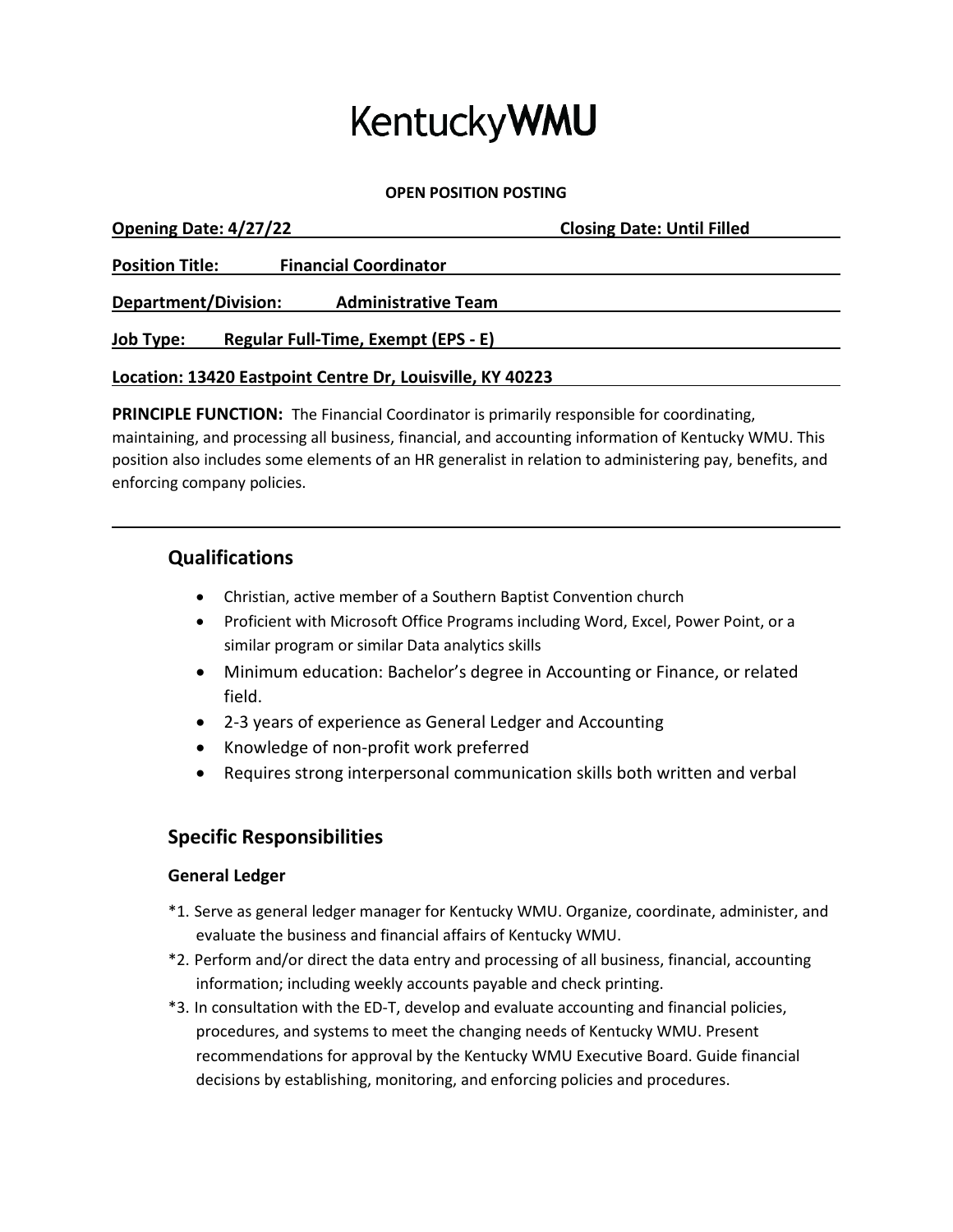- \*4. Provide in accordance with approved procedures and on a timely basis, reports which reflect the financial status of Kentucky WMU; analyze and interpret the data.
- \*5. Assure that the entire cash management operation is in accord with the Business and Financial Plan of WMU; maintain records related to the Plan; and recommend revisions.
- \*6. Coordinate with the ED-T the preparation, analysis, publication, and presentation of the annual detailed budget of Kentucky WMU. Achieve budget objectives by scheduling expenditures; analyzing variances; assisting in corrective actions. Advise ministry staff in submitting their budget requests and revise according to financial affairs of Kentucky WMU.
- \*7. Monitor the Kentucky WMU purchasing system in accordance with approved procedures.
- \*8. Arrange for an annual audit of Kentucky WMU with an outside accounting firm. Prepare and provide the worksheets and analytical schedules of all accounts in connection with the audit. Arrange for auditors to give a report at the Kentucky WMU Executive Board Winter Meeting.
- \*9. Maintain a fixed assets inventory.
- \*10. Serve as liaison with Kentucky Baptist Foundation in reviewing investment management services provided by KBF to Kentucky WMU.
- \*11. Completes operational requirements by scheduling and assigning financial tasks to the financial assistant; following up on work results.
- \*12. Attend meetings and participate in training as required.
- \*13. Protects operations by keeping financial information and plans confidential.
- \*14. Maintain current knowledge of the work of Kentucky WMU.

#### **HR/Benefits Coordinator**

- \*15. Coordinate the human resources function for the Kentucky WMU office associated with compensation and benefits plans; maintain accurate/complete/ current employee records; orient all new personnel concerning compensation and benefits/Kentucky WMU financial procedures and forms; serve as liaison with GuideStone Financial Services concerning retirement and group insurance plans; direct the processing of payroll and all required reports.
- \*16. Provide employees with a statement of compensation on an annual basis.
- \*17. Process semi-monthly payroll.
- \*18. In consultation with the EDT, identify and locate a comprehensive HR and payroll software for on-demand needs of Kentucky WMU. Maintain employee-managed data through software.
- \*19. Provide and present employees with information regarding medical, dental, vision benefit changes as needed.
- \*20. In consultation with the ED-T, design, implement, and continually improve a sound risk management program, including and adequate program of property, casualty, liability, and other needed forms of insurance.
- \*21. Be responsible for the maintenance and streamlining of financial files and follow-up with the records retention policies.